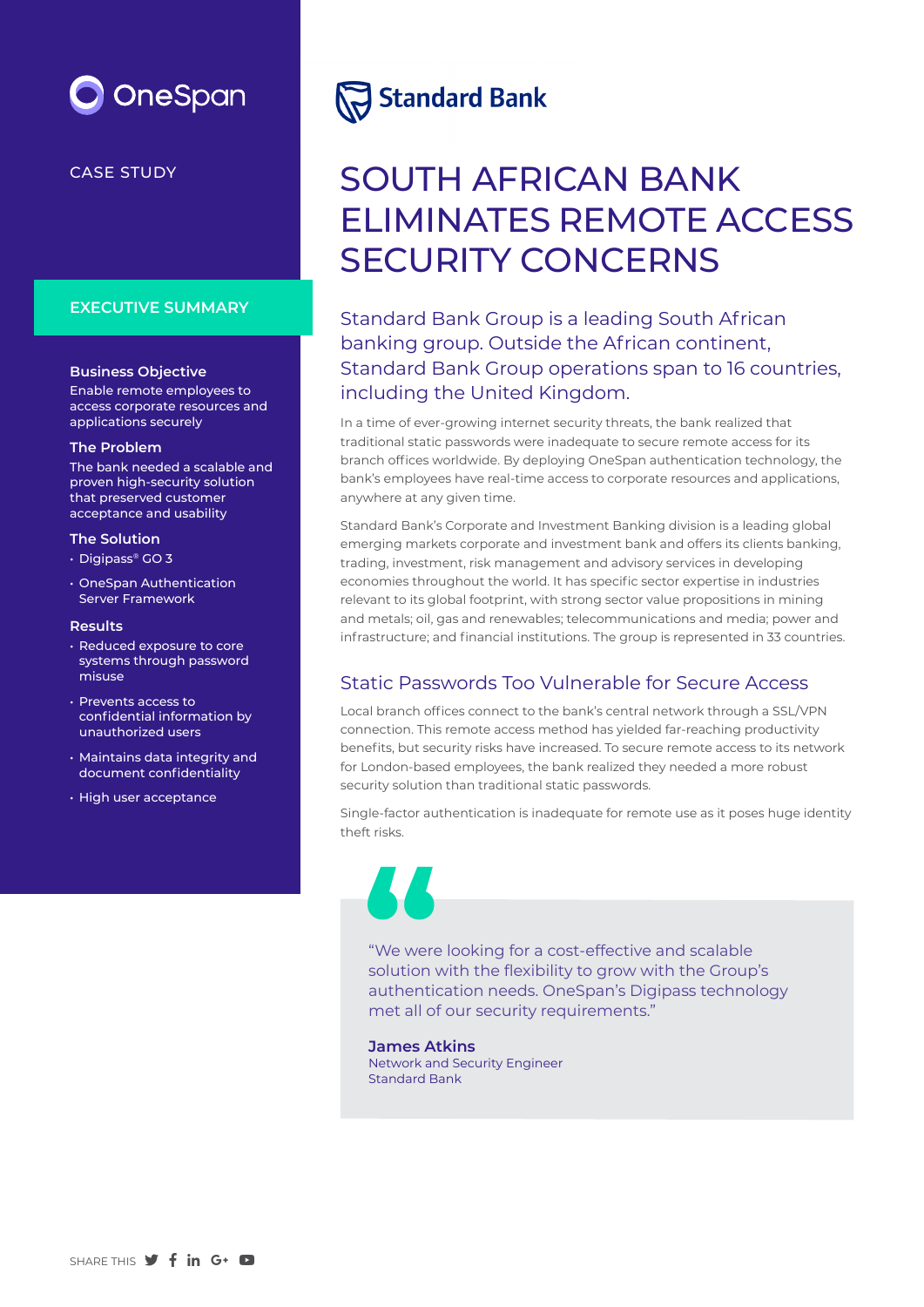#### CASE STUDY | STANDARD BANK

"Organized cybercrime has increased substantially over the past decade," says James Atkins, Network and Security Engineer at Standard Bank. "Fraudsters will continue to exploit vulnerabilities in corporate IT systems. Conventional static passwords can be easily obtained or hacked by third parties, gaining them unauthorized access to core systems and confidential information. They do not offer sufficient protection against fast growing forms of online fraud like phishing, key loggers and Trojans. We therefore decided to implement a high-security solution that bypasses the weaknesses of static passwords in order to maintain data integrity and document confidentiality."

# OneSpan's Two-factor Authentication Offers High Return on Investment

Two-factor authentication is a far more robust security solution than traditional password authentication, as it requires two separate security elements. Intruders not only need to obtain a password or PIN code, but would also need the physical authentication device in order to access the corporate network and its applications.

In a side-by-side trial, Standard Bank evaluated several two-factor authentication solutions from different vendors. Solution offerings were compared on key areas such as initial setup cost, cost over lifetime, user-friendliness, average lifetime of the authentication devices and ease of setup and management. The solution needed to provide a user-friendly environment for employees as well as IT staff to access the network from any location. Business-critical data held on the server and corporate network needed to remain confidential and unauthorized access to corporate applications had to be prevented at all cost.

"We were looking for a cost-effective and scalable solution with the flexibility to grow with the Group's authentication needs," James Atkins states. "OneSpan's Digipass technology met all of our security requirements. Additionally, the fee per device is very reasonable and the average battery lifetime of seven years and beyond offers a high return on investment."

# Up And Running In No Time

Standard Bank deployed OneSpan's Digipass technology together with the software suite, which was installed on two redundant servers. Implementation was simple. The software installation went swiftly and the system was up and running in no time.

"The manual assignment of the authentication devices to each individual user took up most of the time and was quite a lengthy process," James Atkins tells us. "It was, however, user crucial that we would complete this task first as it allowed us to disable alternative access methods that no longer complied with our security policies. Now, a year later,

we have over eight hundred employees actively using this service."

Currently the bank is looking to upgrade to the OneSpan Authentication Server. It offers a complete web-based administration interface and provides a built-in SOAP API so that authentication and transaction validation functions can be integrated into existing web-based applications. One Digipass GO 3 device could then be used to secure several applications.



"We were looking for a cost-effective and scalable solution with the flexibility to grow with the Group's authentication needs. OneSpan's Digipass technology met all of our security requirements. Additionally, the fee per device is very reasonable and the average battery lifetime of seven years and beyond offers a high return on investment." **CONSTRANT WE WERE SCALE SWITH THE CONSTRANT** 

#### **James Atkins** Network and Security Engineer Standard Bank

### Secure Access With Dynamic Passwords

Thanks to OneSpan, the bank's employees now have full access to the corporate network and its applications without the need for any client-based software to be installed on their PC.

Standard Bank's employees in London are now able to connect to the VPN/ firewall and use their Digipass GO 3 to authenticate themselves and access the corporate network. They log-on with a dynamic password, generated by the stand-alone authentication device Digipass GO 3. The server software verifies all authentication requests. Only when there is a positive proof of identity, access to the bank's network and its applications is granted.

As passwords are neither directly or indirectly exposed over the internet or stored on the employee's PC, they cannot be compromised by phishers. Furthermore, the Digipasspassword changes default every 32 seconds.

Batch processing of username/ password combinations or keystroke logging becomes therefore virtually impossible as the time-limit forces fraudsters to operate in real-time. "Two-factor authentication enabled us to severely reduce exposure to our core systems through password misuse," James Atkins adds.